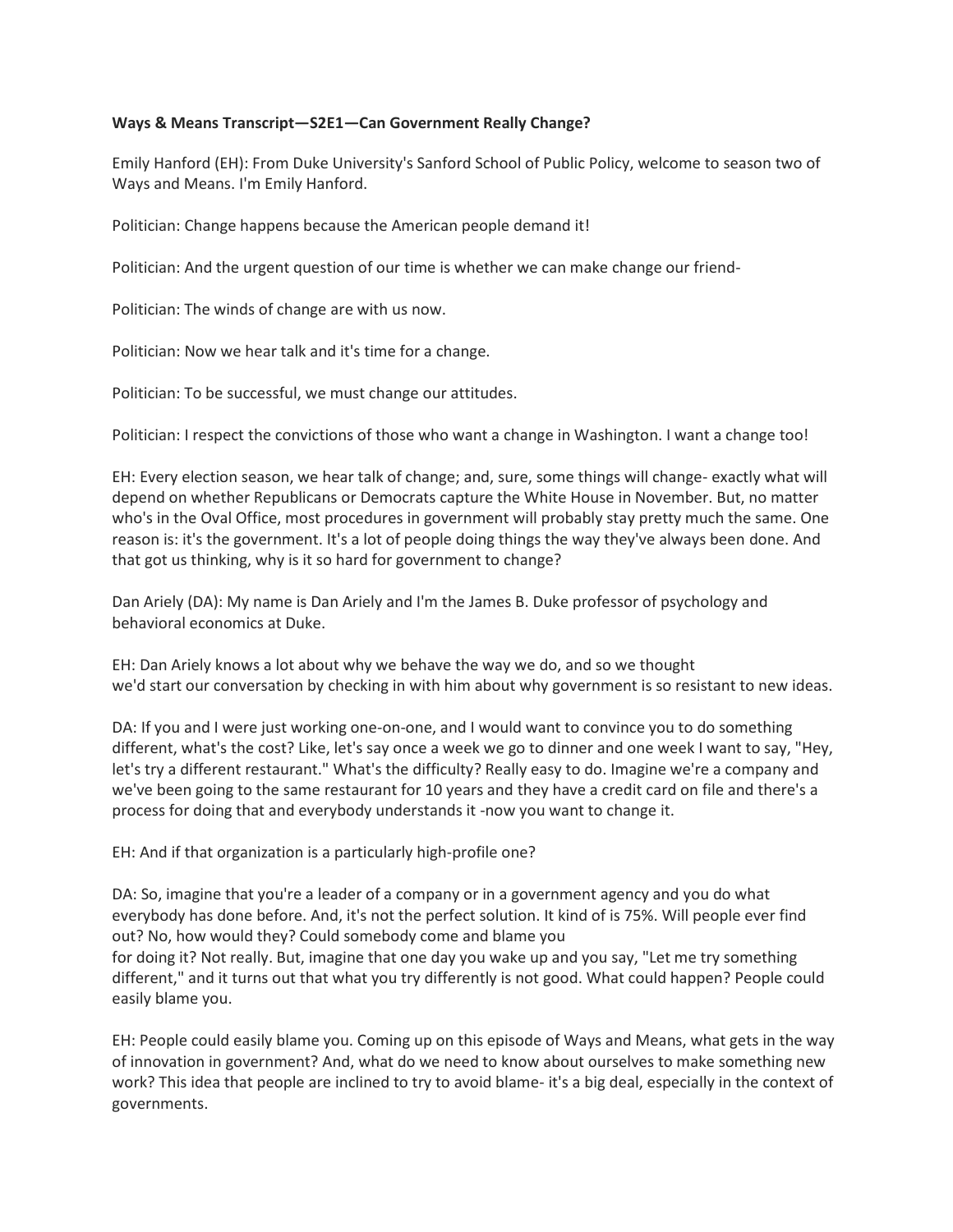DA: So, think about something big and difficult. Imagine the Israeli government one day deciding to sign a peace accord, and then it's not perfect. People could always go back to them and say, "On September 15, the day you signed, you should have done something better." There's this tremendous ability to criticize and also to feel regret if you do something differently; whereas, if you don't do anything differently, it's much, much harder to criticize and, therefore, harder to feel regret, as well.

EH: And this desire to avoid regret- it's our default setting.

DA: What we call the default, the path of least resistance is particularly powerful whenever somebody can come to you and try to blame you.

EH: Now blame is one thing if it's just you, one person.

DA: It's a little bigger for company and it's really, really big for governments, particularly if we have public officials that worry a lot about the impression management.

EH: "Impression Management", air quotes here. That's code for CYA.

DA: And this idea of covering your ass or, you know, making sure that nobody can blame you is important for ourselves; even as individuals, we want to do things where we could not blame ourselves, but it's become more powerful the more visible our actions will be, and it's the most visible in government. So, imagine you're a government official and you have the standard path that other people have taken before you, and you have a different path that has the risk that nobody has taken before you, and if somebody says, "Why did you do it?" You might have to say, "One day, I made a mistake." If you don't want to say, "I, ever, I made a mistake," then you don't do anything that exposes you to some risk.

EH: And this is where consultants come in. Let's imagine a company wants to make a change. They work with an external consultant. The consultant makes a recommendation, the group follows it; and if things don't go well, it's easy to point to the consultant and say, "Well, they told us to do it." Now, governments are picking up on that approach, but they're doing it with a twist.

Bryan Sivak (BS): I would strongly suggest that people don't ask permission to do things. I'm a big fan of asking forgiveness, rather than permission.

EH: This is Bryan Sivak. Bryan's become a kind of in-house government consultant, if you will, devoted to change. He was the country's first public sector Chief Innovation Officer, working for Governor Martin O'Malley in Maryland. Later, he founded an Idea Lab at the US Department of Health and Human Services. Bryan listens to government workers who have new ideas, and then advises and supports them as they try to make those ideas reality. And a lot of what he does is give people permission to fail. For example, Bryan says when he was at HHS, every new idea they tried- every one, they called a beta version.

BS: You know, we were gonna try stuff, things might not work; if they didn't work we'd either kill it or tweak it and come up with new ideas, but we wanted to make that clear from day one, hence the beta label.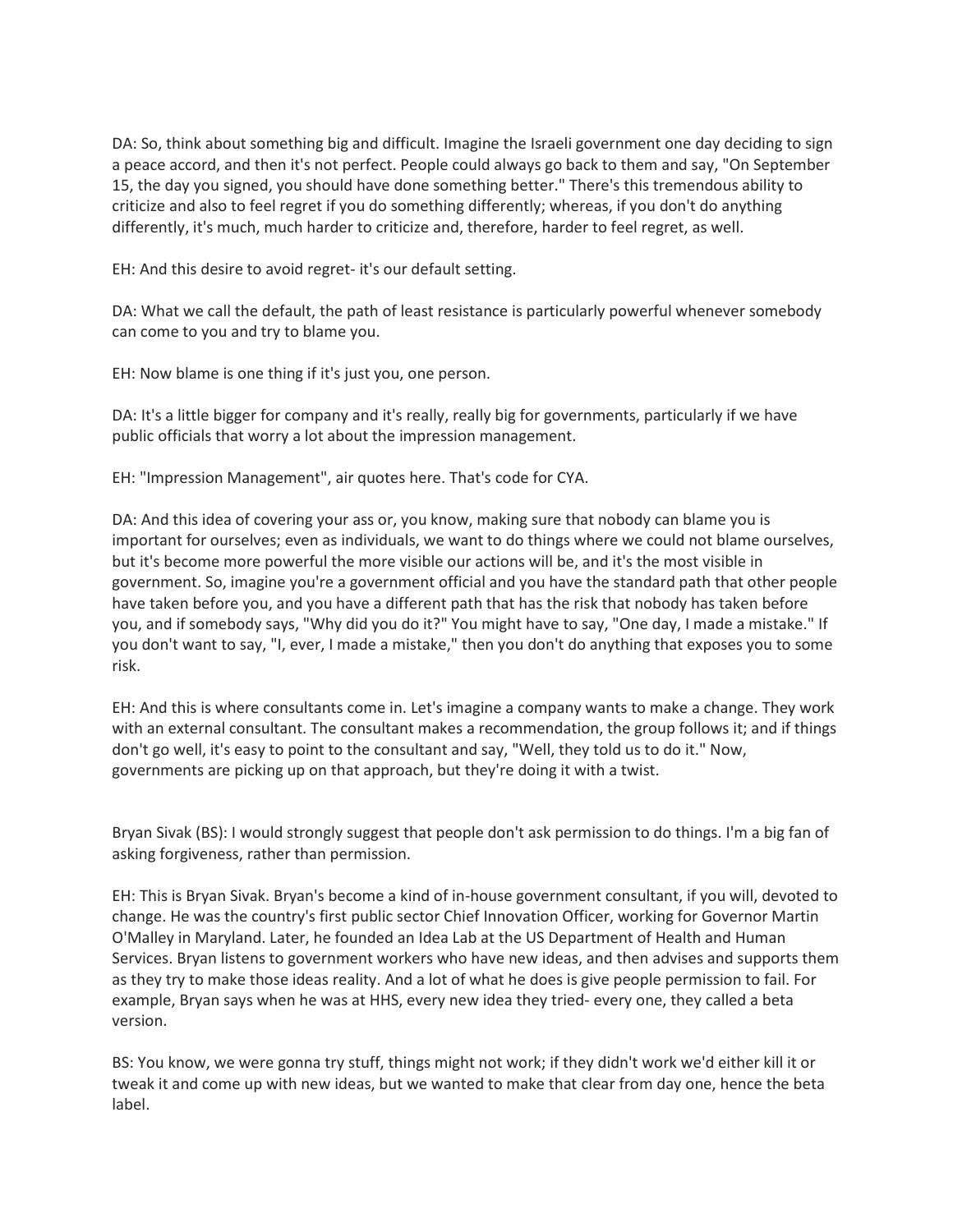EH: Bryan's group has had some great successes with fostering change in government, and we'll tell you one of his stories in a minute. But, first, it's important to know that government innovators like Bryan have something special in their toolkits. Sure, Bryan knows about how to get around government bureaucracy, and, sure, he's a skilled manager, but he also knows a lot about human behavior. Why we do what we do. For example, he says human behavior is often guided by something called the "status quo bias".

DA: Yes, the status quo bias, it's basically the idea that you stay with what you have.

EH: Dan Ariely says, "Imagine you're a ship. You sail in one direction, and you just keep on sailing. It's easy. Switching directions takes effort. It can be hard, even painful." So, why switch? This status quo bias is hidden deep inside us, and it's very, very powerful.

DA: We don't understand how much it's controlling our lives; so, when we look at all the options, and we say to ourselves, "Why are we picking this option?", we don't understand that we're really picking it because we've picked it before, not because it's the right thing to do right now.

EH: Then there is decision paralysis. That's what happens when there are too many choices. We freeze up, and have a hard time making a decision. And then, there's the toothbrush theory.

DA: The toothbrush theories the idea that everybody has a toothbrush. Everybody wants to brush their teeth. It's a tool that everybody wants. Everybody wants to use it, but nobody wants to use anybody else's.

EH: So, say I'm a government employee and I'm working with a small group to deal with a problem. I bring an idea to the group, and other people bring ideas, too; but something deep inside each one of us directs us to like our own ideas, our own toothbrush, more than anyone else's. And this is the genius of government innovation labs. They've found a way to make someone else's toothbrush- someone else's ideas- appealing.

Stephanie Wade (SW): Hi, my name is Stephanie Wade. I'm the director of the Innovation Lab at OPM.

EH: OPM is the Office of Personnel Management. OPM hires federal workers, conducts background investigations, manages the federal pension system- those sorts of things.

SW: So, the Innovation Lab at OPM is the first of its kind in the federal government.

EH: The idea is to help government workers develop capacity to make change. Stephanie says, "For innovation to happen, the change-maker must be keenly aware of human behavior." Recently, her Innovation Lab was asked to address a problem with the National School Lunch Program, which helps 30 million low-income children. The U.S. Department of Agriculture suspected there was an issue with payments for the program. But, rather than keeping the investigation in-house, using their own toothbrush, they reached out to their colleagues at the Innovation Lab for help. That's Stephanie's group. They proposed a field trip.

SW: What we said is, "Let's- if you're worried about, let's not go diving into the improper payment issue, let's go understand what the kids experience is with us in school. Let's go to the schools, let's observe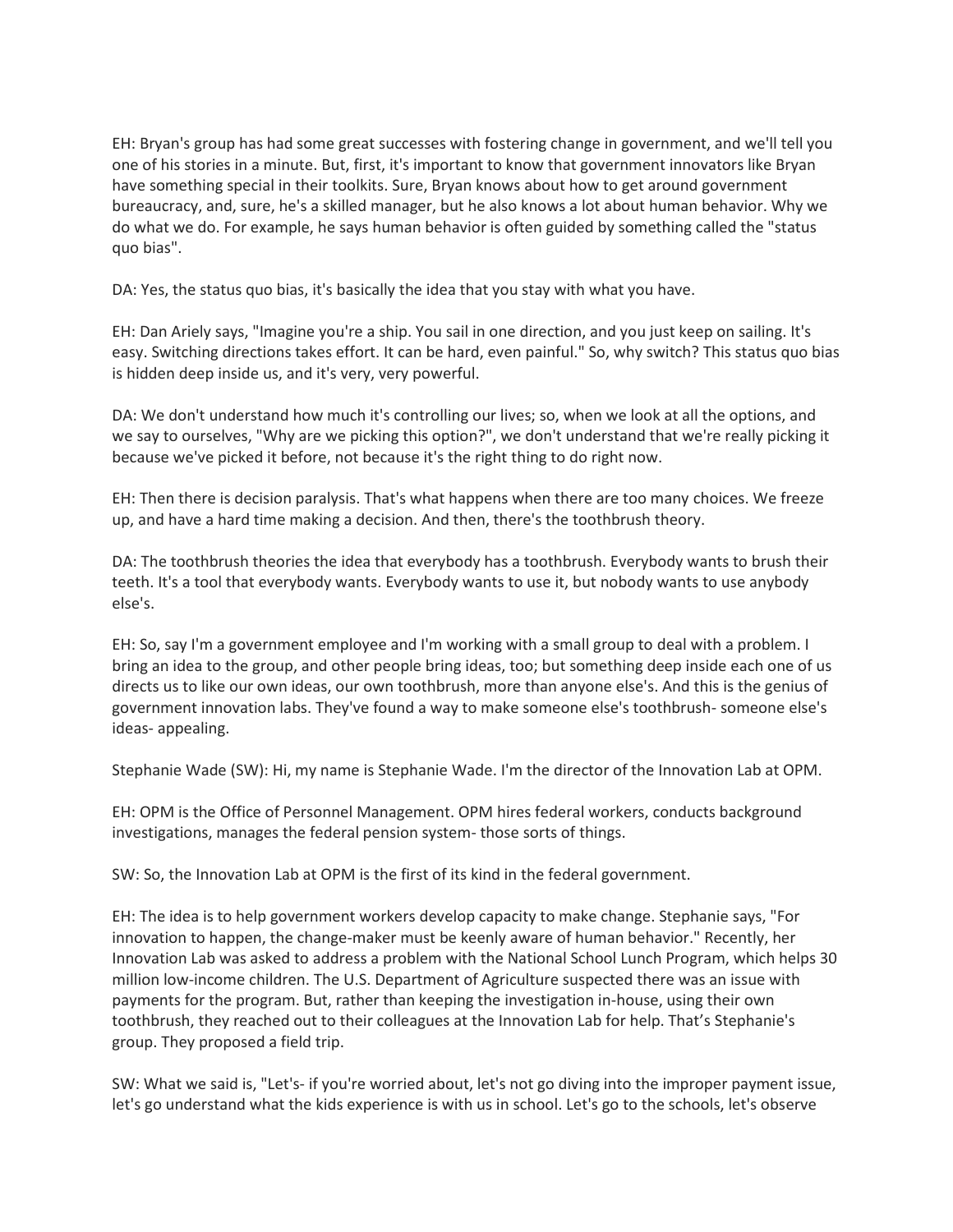this process of children being in the lunch line, and how do they know that they're a part- how did the lunch ladies know they're a part of this program? What does that feel like for a kid to be even receiving that program? To be receiving that lunch in line when their peers around them or maybe not in the program? All the way up to the principals, who are running the schools.

EH: Now, Stephanie is doing two things here; number one, she's using her knowledge of human behavior to look at how a policy is working in the real world; and, number two, she's making sure the proper problem has been identified in the first place. Dan Ariely says, "This initial phase of changemaking, where someone is identifying the problem is a lot like computer-hacking."

DA: I really love hackers. They think incredibly systematically about the world, and this systematic, detailed approach to life that looks at all the little details is currently starting, the right starting point, I think, for any innovation.

EH: Stephanie and her team went to a school and watched every step of the process of kids getting lunch. They paid attention to tiny details, just like computer hackers do, and they sat with parents as they signed up for the school lunch program in the first place, and, when they did that, her team noticed several issues. For starters, the form itself was several pages long. difficult for anyone- particularly for someone whose first language isn't English. They watched and noticed where parents paused.

SW: You know, if we ask them, "Well, how is that for you?" "Oh, that was fine!" "Well, I noticed that you paused at this question. Was there something there that was, you know, interesting? Why was it, what was that pause about?" "Oh, I didn't really understand this. This was still confusing."

EH: It was pretty clear to the team that they'd identified the problem, and the solution was not in the lunch line itself- it was the sign-up form. They made a new form and tested it with real people multiple times.

SW: And the USDA actually projects that, as a result of the project, by the school year 2019, they think they will see a reduction in improper payments by \$600 million.

BS: So, if you're somebody who's interested in trying something, anything, what I would suggest is be comfortable taking on the "risk" that you might be taking on by trying something.

EH: This is Bryan Sivak, again. He's the one who founded the idea lab at the US Department of Health and Human Services. He says, "Another important idea for anyone who's contemplating government change might be familiar to anyone who's started a business. It's the idea of the pivot- when you know your idea is failing you change your strategy." Brian tells a story about a successful pivot his lab was involved in. The issue was with the Indian Health Service- the federal program that provides health care to Native Americans. Lines can be long at the Indian Health Service ERs.

BS: The wait times for emergency rooms in the Indian Health Service system are about twice the national average.

EH: Many people on reservations go to the ER for everything- not just a car accident, but physicals, even prescription refills.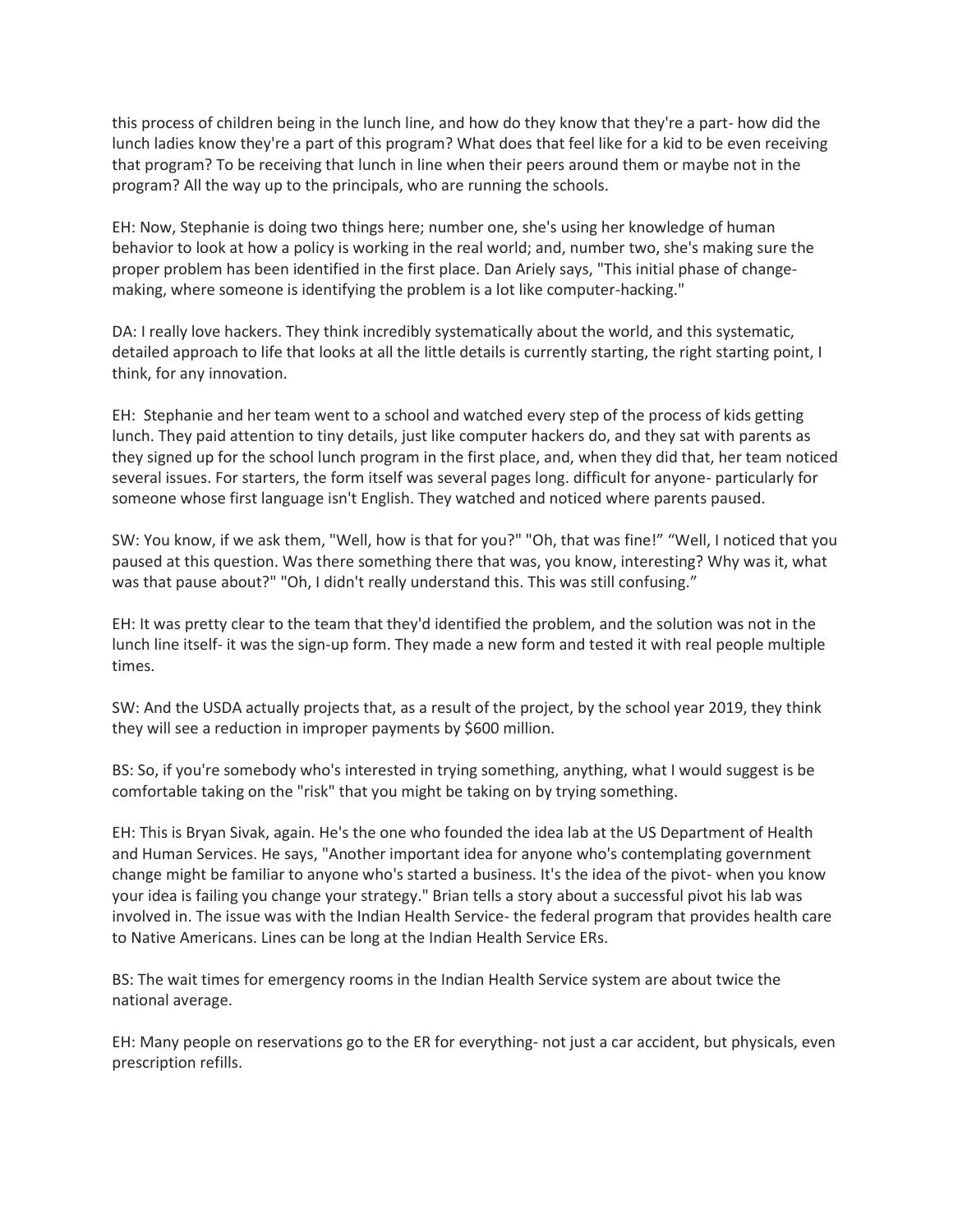BS: And, that obviously leads to these long wait times, but the other side effect of that is that a huge percentage of people leave without being seen- something like 20% on average.

EH: So, Brian and his team knew this: close to 20% of people who show up at Indian Health Service ERs never get seen. They just leave. It's not that way at non-Indian Health Service ERs. On average, only about 2% of people leave emergency rooms without being seen. It's a huge difference. Two staff members at an Indian Health Service facility near Flagstaff Arizona had an idea.

BS: So, these two women recognized this problem and said, "You know what? I think that we can solve this by putting an electronic kiosk in the ER waiting room and have people, sort of, self-triage."

EH: But, before buying and programming a kiosk, the Idea Lab team wanted to know more about what people do, how they behave in Indian Health Service emergency rooms. So, they headed to the ER to observe people and talk to them.

BS: And, what they quickly discovered through these interviews were that their target customer- the people who are waiting in the ER- were actually not going to interact with this thing. You know, the penetration of technology and smart phones in these communities is relatively low. People don't feel comfortable typing stuff into machines, you know, for all kinds of reasons. It just wasn't going to work; so, they said, "All right, let's pivot. Let's try something else." And so, they created a paper form that had four or five check-boxes on it that they would give to the receptionist at the ER and say to the receptionist, "Hey, listen, can you just ask the question and then check off what people are here for and then process them in a different way?"

EH: But that didn't work either. Strike two. Now, here's the thing- the Indian community is tight-knit. Everybody knows everybody, and it turns out people felt uncomfortable giving personal health information to a non-medical professional at the door of the ER. So then, the team pivoted again. They decided to focus on what people were coming to the ER for, and direct people with different needs to different places. They direct the "I'm healthy, but I need a prescription refilled" type patients in one direction, while the "Help, I'm having a medical emergency" patients would go another way. The team actually reconfigured the ER entrance for a few days to test the idea.

BS: So, they moved the reception desk out into the middle of the ER waiting room, they re-purposed one of the rooms as a triage room, and another room is an exam room- like, they just changed up the layout.

EH: After they changed the layout, the people who left the emergency room without being seen dropped to 1%- and remember it had been close to 20%.

BS: They estimated conservatively that, for a \$100 thousand investment to reconfigure the emergency department, they could actually realize about \$6 million a year in increased revenue, in addition to the obvious health benefits that you get from 18% of people not leaving without being seen.

EH: It's possible none of this would have happened without the support of an Innovation Lab; because of the Innovation Lab, the people at the Indian Health Services ER tested their ideas with real people first. They did some serious hacking to identify issues and find solutions; and, in the end, they were able to pivot and try again. Essentially, they removed that thing Dan Ariely talked about at the beginning; they removed the fear of failure, and blame, and regret. Dan says, "There's a lot of hope in this story."